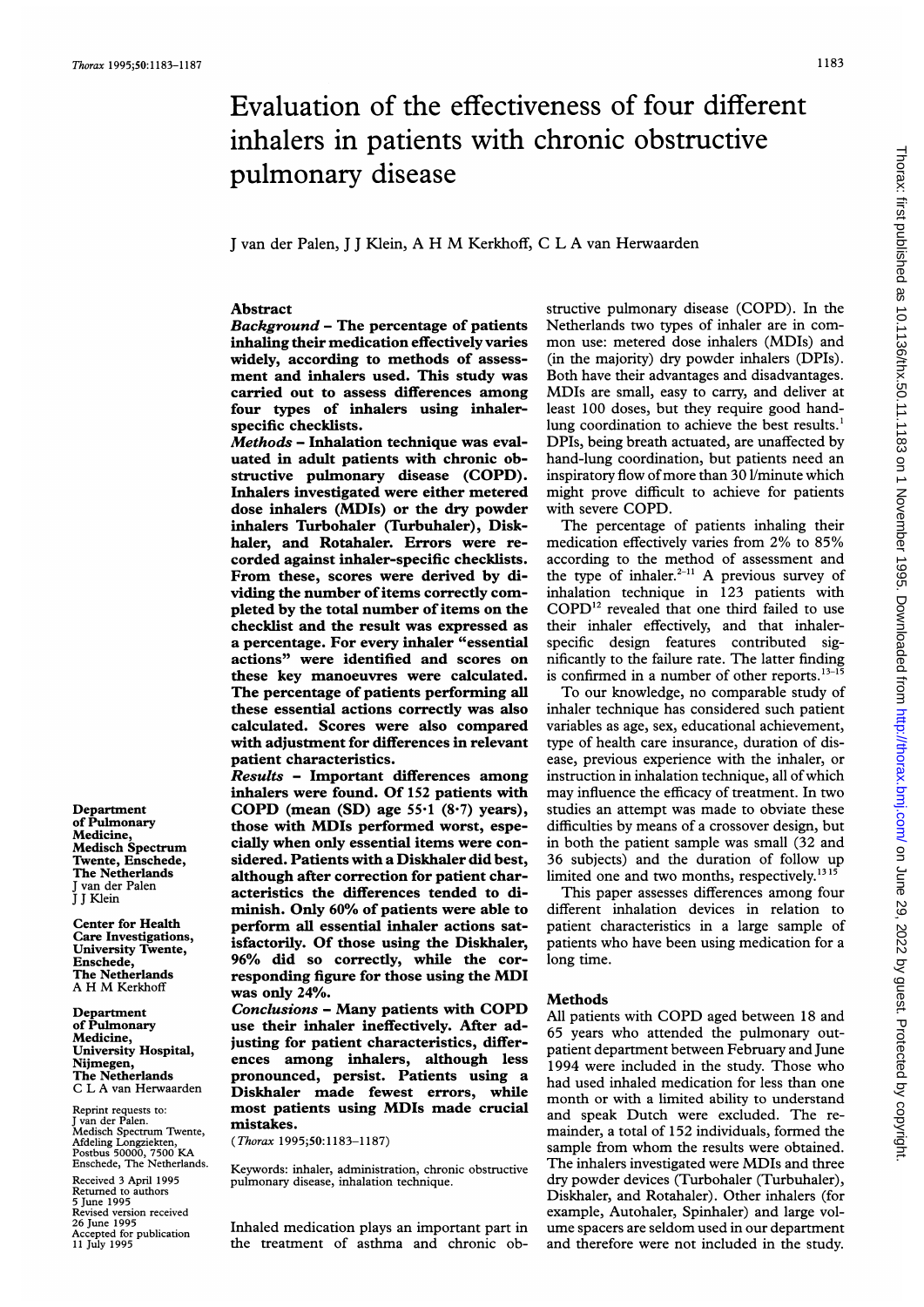|                                                          | Item score<br>(%)ተ |
|----------------------------------------------------------|--------------------|
| MDI checklist $(n=25)$                                   |                    |
| $\left(1\right)$<br>Shake the inhaler <sup>+</sup>       | 60                 |
| (2)<br>Hold inhaler upright                              | 100                |
| (3)<br>Exhale to residual volume                         | 40                 |
| (4)<br>Keep head upright or slightly tilted              | 92                 |
| (5)<br>Mouthpiece between teeth and lips                 | 68                 |
| (6)<br>Inhale slowly and press canister‡                 | 48                 |
| (7)<br>Continue slow and deep inhalation:                | 68                 |
| (8)<br>Hold breath for five seconds                      | 44                 |
| Diskhaler checklist $(n=27)$                             |                    |
| $\left(1\right)$<br>Perforate blister‡                   | 96                 |
| (2)<br>Exhale to residual volume                         | 56                 |
| (3)<br>Exhale away from mouthpiece                       | 78                 |
| (4)<br>Mouthpiece between teeth and lips                 | 96                 |
| (5)<br>Inhale forcefully and deeply‡                     | 100                |
| (6)<br>Hold breath for five seconds                      | 63                 |
| (7)<br>Exhale away from mouthpiece                       | 89                 |
| (8)<br>Rotate disc                                       | 82                 |
| Rotahaler checklist $(n=68)$                             |                    |
| $_{1}$<br>Keep Rotahaler upright‡                        | 63                 |
| 2)<br>くくくくくく<br>Insert Rotacap with transparent end down | 96                 |
| 3)<br>Keep Rotahaler horizontal                          | 85                 |
| 4)<br>Rotate both ends to open capsule‡                  | 100                |
| 5)<br>Exhale to residual volume                          | 34                 |
| 6)<br>Exhale away from mouthpiece                        | 56                 |
| 7)<br>Mouthpiece between teeth and lips                  | 79                 |
| Ó<br>8)<br>Inhale forcefully and deeply‡                 | 90                 |
| 9)<br>Hold breath for five seconds                       | 46                 |
| (10) Exhale away from mouthpiece                         | 79                 |
| Turbohaler checklist $(n=32)$                            |                    |
| (1)<br>Keep inhaler upright#<br>(2)                      | 69                 |
| Rotate grip anticlockwise and back until<br>"click"‡     | 100                |
| (3)<br>Exhale to residual volume                         | 34                 |
| (4)<br>Exhale away from mouthpiece                       | 50                 |
| (5)<br>Mouthpiece between teeth and lips                 | 72                 |
| (6)<br>Inhale forcefully and deeplyt                     | 94                 |
| (7)<br>Hold breath for five seconds                      | 59                 |
| (8)<br>Exhale away from mouthpiece                       | 84                 |

t Percentage of patients performing the checklist item correctly. t Essential checklist items.

Some patients were using more than one inhaler; in these cases the study was confined to one device only. The distribution within the patient sample was not uniform so, in order to redress the balance, a descending order of preference was established as follows: MDI, Diskhaler, Turbohaler, and Rotahaler. All inhalers were used regularly.

Twelve well trained lung function technicians performed all assessments of inhalation technique, using an inhaler-specific checklist specially developed for the purpose (table 1). The checklists were adapted from those issued by the Dutch Asthma Foundation and were tested in a pilot study, the results of which have been reported elsewhere.<sup>12</sup> Each patient was assessed by one lung function technician only. Disease and inhaler variables were similarly assessed by means of a checklist (table 2).

| Table 2<br>Patient characteristics |
|------------------------------------|
|------------------------------------|

#### van der Palen, Klein, Kerkhoff, van Herwaarden

For each inhaler certain items are essential for optimal delivery of the active drug into the lungs. When errors are made regarding these key actions, it is likely that no or only an insignificant amount of medicine will be inhaled. These essential manoeuvres are different for the four types of inhalers.

MDIs must be shaken before use in order to mix the drug with the propellant (item 1, table 1). The patient should inhale slowly (less than  $\pm$  301/min) while simultaneously activating the canister (item 6); they should continue to inhale slowly throughout discharge (item 7).

In order to use the Diskhaler effectively it is necessary to perforate the blister completely (item 1) and to inhale the powder with sufficient inspiratory effort (item 5).

The Rotahaler must be held at an angle of less than 45° from the vertical while inserting the capsule (item 1). Otherwise, after opening the capsule (item 4), the drug may remain retained in the opening in the back of the inhaler. Patients are then often unable to generate enough inspiratory force (item 8) to inhale the powder. The presence of powder was checked by opening the Rotahaler after the demonstration by the patient.

The Turbohaler should also be held more or less vertically (item 1) while rotating the grip (item 2) to release the powder for a forceful inhalation (item 6).

Educational achievement was divided into less than (low) or more than (high) 11 years of schooling. Similarly, for <sup>a</sup> history of COPD a cutoff point of 10 years was chosen, whereas years of experience with the inhaler was divided into less than or more than four years.

Approval for the proposed investigation was given by the hospital's ethical committee and patients gave informed consent.

### STATISTICAL ANALYSIS

Three analyses are presented. The first is based on all checklist items (analysis 1), the second involves a subgroup of selected "essential" checklist items only (analysis 2), while the third analysis is based on the percentage of patients completing all essential items correctly (analysis 3). The percentage of patients correctly completing each item on the checklist was calculated for each of the inhalers (table 1).

The total score for each inhaler was calculated by dividing the number of items correctly completed by the total number of items

|                                    | MDI      | Diskhaler | Rotahaler | Turbohaler | Total    | Non-participants |
|------------------------------------|----------|-----------|-----------|------------|----------|------------------|
| No. of patients                    | 25 (16%) | 27 (19%)  | 68 (45%)  | 32 (21%)   | 152      | 11               |
| Age                                |          |           |           |            |          |                  |
| $>55$ years (p=0.001)*             | 18 (72)  | 13 (48)   | 44 (65)   | 11 (34)    | 86 (57)  | 6(55)            |
| $\leq 55$ years                    | 7(28)    | 14 (52)   | 24 (35)   | 21 (66)    | 66 (43)  | 5(45)            |
| Sex $(p=NS)^*$                     |          |           |           |            |          |                  |
| Men                                | 17 (68)  | 20 (74)   | 45 (66)   | 14 (44)    | 96 (63)  | 7(64)            |
| Women                              | 8(32)    | 7(26)     | 23 (34)   | 18 (56)    | 56 (37)  | 4(36)            |
| <b>Experience with inhaler</b>     |          |           |           |            |          |                  |
| $4$ years (p<0.001)*               | 7(28)    | 26 (96)   | 18 (27)   | 24 (75)    | 75 (49)  | 4 (36)           |
| $\geq 4$ years                     | 18 (72)  | -4)       | 50 (73)   | 8(25)      | 77 (51)  | 7(64)            |
| Previous instruction $(p=0.001)^*$ |          |           |           |            |          |                  |
| Yes                                | 20 (80)  | 26 (96)   | 44 (65)   | 30 (94)    | 120 (79) | 5(83)            |
| No                                 | 5 (20)   | 4)<br>1 ( | 24 (35)   | 2(6)       | 32 (21)  | 1(17)            |

on June 29, 2022 by guest. Protected by copyright. <http://thorax.bmj.com/> Thorax: first published as 10.1136/thx.50.11.1183 on 1 November 1995. Downloaded from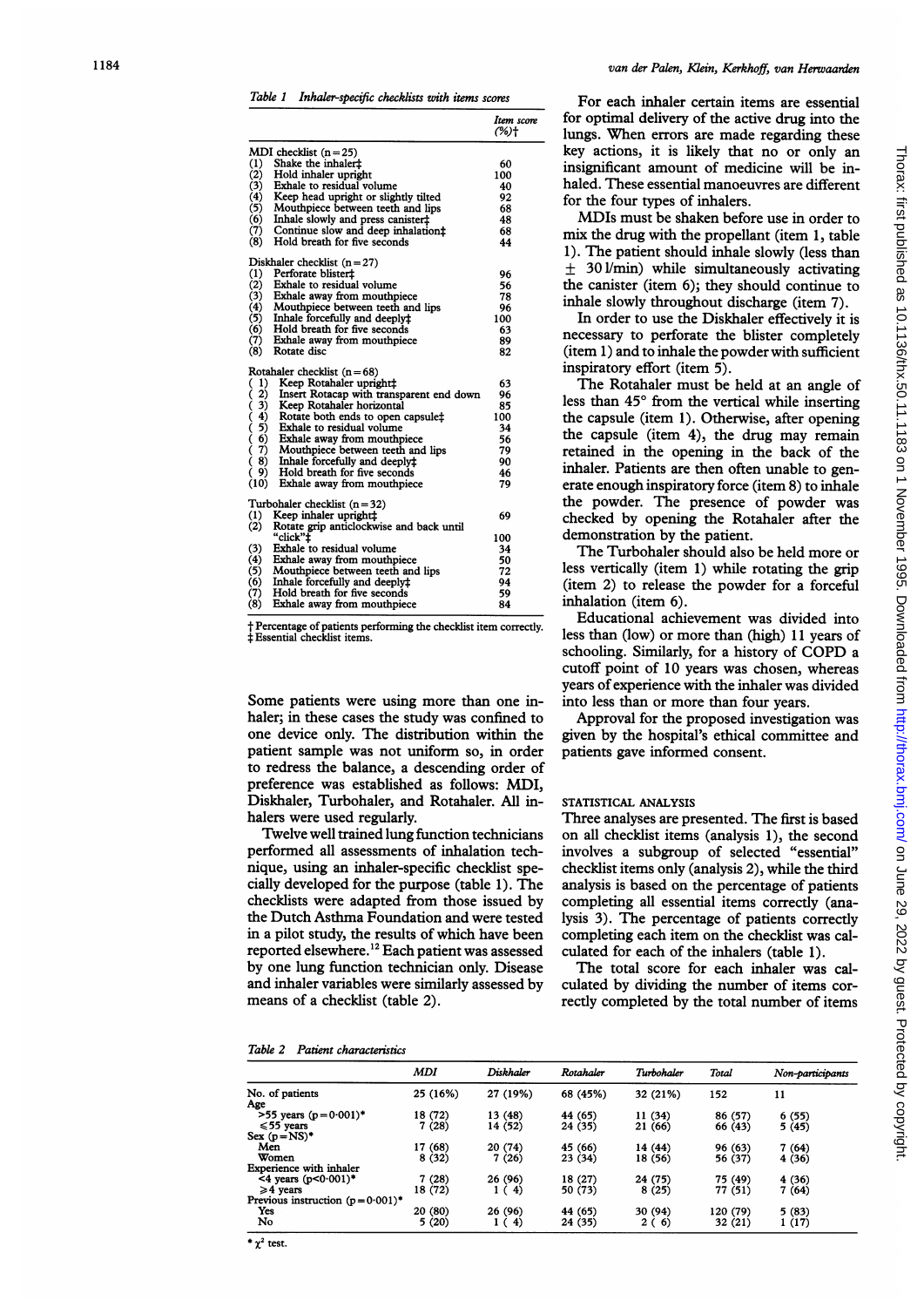Table 3 Inhaler performance

| Inhaler    | No. (%)<br>of patients | All items                 |                         | Essential items only     |                        |
|------------|------------------------|---------------------------|-------------------------|--------------------------|------------------------|
|            |                        | Unadjusted<br>mean scoret | Adjusted<br>mean scoret | Unadjusted<br>mean score | Adjusted<br>mean score |
| MDI        | 25(16)                 | 65.0                      | 58.5                    | $58 - 7$                 | $61-7$                 |
| Diskhaler  | 27 (18)                | $82 - 4$                  | 71.6                    | 98.2                     | 96.6                   |
| Rotahaler  | 68 (45)                | 72.8                      | 68.2                    | 84.3                     | 88.3                   |
| Turbohaler | 32 (21)                | 70.3                      | 61.3                    | 87.5                     | 88.4                   |
| Total      | 152                    | $72 - 7$                  | $65 - 7$                | 83.2                     | 85.4                   |

t Score =percentage of checklist items performed correctly. <sup>t</sup> Adjusted for educational achievement, type of health care insurance, history of COPD, experience with the inhaler, and previous instruction in inhalation technique.

> on the checklist and the result was expressed as <sup>a</sup> percentage. A score for the "essential" checklist items was similarly arrived at for each patient, together with the percentage of patients completing all essential items on the list correctly.

> Unadjusted differences in scores among the four inhalers were tested with the Kruskall-Wallis test. Pairwise comparisons of inhalers were made with Wilcoxon's rank sum test. Differences among inhalers regarding discrete variables such as age categories, sex, and educational achievement were tested using the  $\gamma^2$ test or Fisher's exact test. Differences in scores among the four inhalers, adjusted for type of health care insurance, educational achievement, history of COPD, years of experience with the inhaler, and previous instruction in inhalation technique were assessed using multiple linear regression analyses. Similarly, adjusted differences in dichotomous variables (a perfect score on essential checklist items or otherwise) among the four inhalers were calculated using logistic regression analyses. The limit of statistical significance was set at  $p =$ 0-05 (two sided). Analyses were performed using the statistical package SAS.<sup>16</sup>

### Results

One hundred and sixty three patients were asked to participate in the study. Of these, <sup>11</sup> refused. There were no apparent differences between the data obtained from these nonparticipants and those obtained from the participants.

Inhalation technique was assessed in 152 patients with COPD of mean  $(SD)$  age 55 $\cdot$ 1 (8 7) years, with an average length of history

of  $15.3$  years (range  $0-62$ ). They had been using their inhaler for an average of 5-1 years (range <sup>1</sup> month to 29 years). Table 2 summarises the patient characteristics. Most (86%) patients found their inhaler easy to use, irrespective of type and manufacturer.

## ANALYSIS 1: ALL CHECKLIST ITEMS

Individual item scores for the inhalers are reproduced in table 1. Mean overall score, inhaler specific scores, and differences among inhalers based on all checklist items are presented in tables 3 and 4. The mean (SD) overall score for all items and all inhalers was  $72.7$   $(19.2)\%$ . The most frequent errors were "not exhaling to residual volume" and "not breath holding for five seconds".

The Diskhaler achieved the best unadjusted mean checklist score compared with the other inhalers (all  $p<0.05$ ). After adjustment for educational achievement, type of health insurance, duration of disease, years of experience with the inhaler, and previous instruction in inhalation technique there were some changes in the scores (tables 3 and 4), but the Diskhaler was still significantly better than the MDI  $(13.1\%$ ; 95% confidence interval (CI)  $1.6\%$  to  $24.6\%$ ) and the Turbohaler (102%; 95% CI 03% to  $20.2\%$ ), although its superiority over the Rotahaler was reduced to 3.4% (95% CI  $-7.1\%$  to  $14.0\%$ ).

Patients who had received previous instructions in inhalation technique had <sup>a</sup> 9% higher score than those who had not (linear regression analysis,  $p < 0.05$  for the regression coefficient). Similarly, patients with a private health care insurance showed a higher ability to use an inhaler effectively than those with public health care insurance  $(+10\%, p<0.05)$ .

ANALYSIS 2: ESSENTIAL CHECKLIST ITEMS ONLY Scores based on essential checklist items are reproduced in tables 3 and 4. Taking the unadjusted figures first, the mean percentage of manoeuvres performed correctly was 83-2%, and again there were significant differences between the inhalers. As before, the Diskhaler gave the best results (all  $p < 0.005$ ) and the MDI the poorest (all  $p<0.001$ ). There was no significant difference between the Rotahaler and Turbohaler.

#### Table 4 Differences among inhalers

|                        | All items                            |                                      | Essential items only                                               |                                                                     |  |
|------------------------|--------------------------------------|--------------------------------------|--------------------------------------------------------------------|---------------------------------------------------------------------|--|
|                        | Unadjusted difference†               | Adjusted difference <sup>+</sup>     | Unadjusted difference                                              | Adjusted difference                                                 |  |
|                        | (95% CI)                             | (95% CI)                             | (95% CI)                                                           | (95% CI)                                                            |  |
| $MDI$ v Turbohaler     | $-5.3%$<br>$(-16.3 \text{ to } 5.7)$ | $-2.9%$<br>$(-13.2 \text{ to } 7.5)$ | $-28.8%$                                                           | $-26.6%$                                                            |  |
| Diskhaler v Turbohaler | $+12.1%$<br>$(2.0 \text{ to } 22.2)$ | $+10.2%$<br>$(0.3 \text{ to } 20.3)$ | $(-41.6 \text{ to } 15.1)$<br>$+10.7%$<br>$(3.4 \text{ to } 17.8)$ | $(-38.1 \text{ to } -15.1)$<br>$+8.2%$<br>$(-2.9 \text{ to } 19.3)$ |  |
| Rotahaler v Turbohaler | $+2.5%$                              | $+6.8$                               | $-3.2%$                                                            | $-0.1\%$                                                            |  |
|                        | $(-5.4 \text{ to } 10.4)$            | $(-2.1 \text{ to } 15.7)$            | $(-11.1 \text{ to } 4.7)$                                          | $(-10.0 \text{ to } 9.8)$                                           |  |
| Diskhaler v MDI        | $+17.4%$                             | $+13.1%$                             | $+39.5%$                                                           | $+34.8%$                                                            |  |
|                        | $(6.9 \text{ to } 27.9)$             | $(1.6 \text{ to } 24.6)$             | $(26.9 \text{ to } 51.9)$                                          | $(22.0 \text{ to } 47.6)$                                           |  |
| Rotahaler v MDI        | $+7.8%$                              | $+9.7%$                              | $+25.6%$                                                           | $+26.5%$                                                            |  |
|                        | $(-0.7 \text{ to } 16.3)$            | $(1.0 \text{ to } 18.4)$             | $(14.9 \text{ to } 36.3)$                                          | $(16.8 \text{ to } 36.2)$                                           |  |
| Diskhaler v Rotahaler  | $+9.6%$                              | $+3.4%$                              | $+13.9%$                                                           | $+8.3%$                                                             |  |
|                        | $(1.7 \text{ to } 17.5)$             | $(-7.1 \text{ to } 14.0)$            | $(6.0 \text{ to } 21.6)$                                           | $(-3.5 \text{ to } 20.0)$                                           |  |

Wilcoxon rank sum test.

‡Adjusted for educational achievement, type of health care insurance, history of COPD, experience with the inhaler, and previous<br>instruction in inhalation technique (linear regression analysis).

1185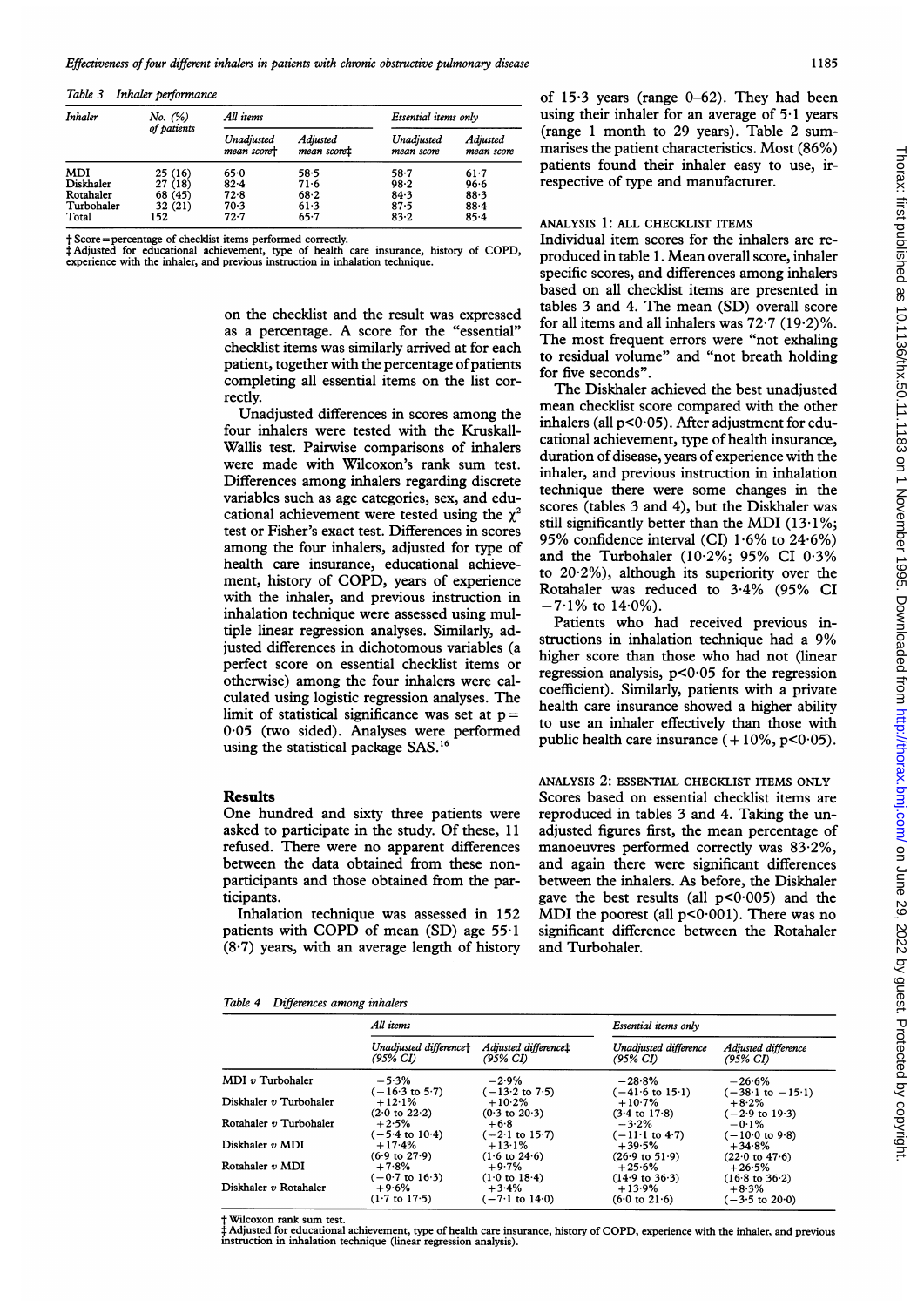

Percentage of patients performing all essential items<br>correctly. \*\*\* Those using the MDI performed worse than<br>those with any of the other three inhalers (all p<0·005). Patients using the Diskhaler performed better than those<br>with any of the other three inhalers (all p<0·005).

Adjusting for patient characteristics altered the results. Although the Diskhaler was still significantly better than the MDI (34-8%; 95% CI 22 $\cdot$ 0% to 47 $\cdot$ 6%), its superiority over both the Turbohaler (8.2%; 95% CI  $-2.9%$  to 19-3%) and the Rotahaler (8-3%; 95% CI  $-3.5\%$  to 20.0%) was less marked.

For essential checklist items only the variables "previous instruction in inhalation technique" and "type of health care insurance" had no influence on the regression coefficients, but there was a tendency among patients who had been using their inhaler for more than four years to perform worse than those who had been using their inhaler for a shorter period  $(-7\%$ , linear regression analysis, NS).

# ANALYSIS 3: ALL ESSENTIAL CHECKLIST ITEMS **CORRECT**

Only 91 patients (59.9%) performed all key items correctly (figure). The percentage of those who did so with an MDI (24%) was significantly lower than for those using the other three inhalers (all  $p<0.005$ ). Once again the Diskhaler gave the best results, 96-3% of patients achieving a 100% score on all key manoeuvres, significantly better than the other three devices (all  $p<0.005$ ). There was no significant difference between the results for the Rotahaler and Turbohaler.

After adjustment for differences in patient characteristics, performance with the Diskhaler was still significantly better than with the others (p<0\*05 for both the MDI and Turbohaler) but not for the Rotahaler ( $p = 0.06$ ). The difference between patients using the MDI and the Turbohaler was not significant, while those using the Rotahaler or the Diskhaler did better than the MDI users  $(p<0.005$  for both). There was no statistically significant difference between performances with the Rotahaler and the Turbohaler.

#### **Discussion**

How effectively did the patients in the study use their inhalers? A 72-7% success rate for all items on the checklist, rising to 83-2% when only essential actions are considered, suggests a generally acceptable inhalation technique. Only 60% of patients, however, succeeded in performing all essential manoeuvres correctly. When one or more errors regarding these key actions are made, significant amounts of medication may fail to reach the lungs.

In the present study the inhalation technique was evaluated subjectively by a trained lung function technician using an inhaler-specific checklist. Appel" has shown that a trained observer can achieve <sup>a</sup> 98% success rate in predicting a significant bronchodilator response from the subject's inhalation technique.

The performance of the inhalers differed considerably. Of those using the Diskhaler, 96% were able to perform all essential manoeuvres correctly while only 24% of those using the MDI managed to do so. Hilton reported an even worse performance for the MDI. $9$  In his study the best performer was the Turbohaler, while in ours it was the Diskhaler. Hilton questioned the validity of his results, partly because of inequalities in the age distribution of his sample, and partly because of a suspicion that his scoring system may have favoured the Turbohaler.

The Netherlands differs from most other countries in that dry power inhalers are the most frequently prescribed form ofinhaler therapy and there is no evidence that physicians prescribe specific inhalers based on patient characteristics making selection bias unlikely.

Our study examined whether patient variables could explain differences in checklist scores. Adjustment for education, type of health insurance, history of COPD, experience with the inhaler, and previous instruction did not alter the results much, although the differences tended to diminish.

In the patient group investigated, age, sex and education had no significant effect on the ability to use an inhaler correctly, although at 32-65 years (mean (SD) 55-1 (8'7) with a cut off at 65), the age range was somewhat narrow and may have influenced the results. In a previous survey of inhalation technique in 123 patients with COPD with a mean age of 63'7 years and no upper age limit, checklist scores were lower for all items (68%) and for key manoeuvres only  $(71\%)$ ,<sup>12</sup> suggesting that the incidence of errors in inhalation technique does tend to increase with age. De Blaquiere et  $al^{17}$ concluded that the patient's age and education had little influence on correct inhaler use, while Appel $<sup>11</sup>$  found this to be true for age and sex.</sup> Appel also reported that older patients were less likely to learn to handle an inhaler successfully. De Blaquiere et al found that patients with the most experience with an inhaler produced the best results. Neither Appel's findings nor those of our study confirmed this conclusion. De Blaquiere et al also stated that patients who could recall having had additional instruction performed better. In our sample this was certainly reflected in the total checklist